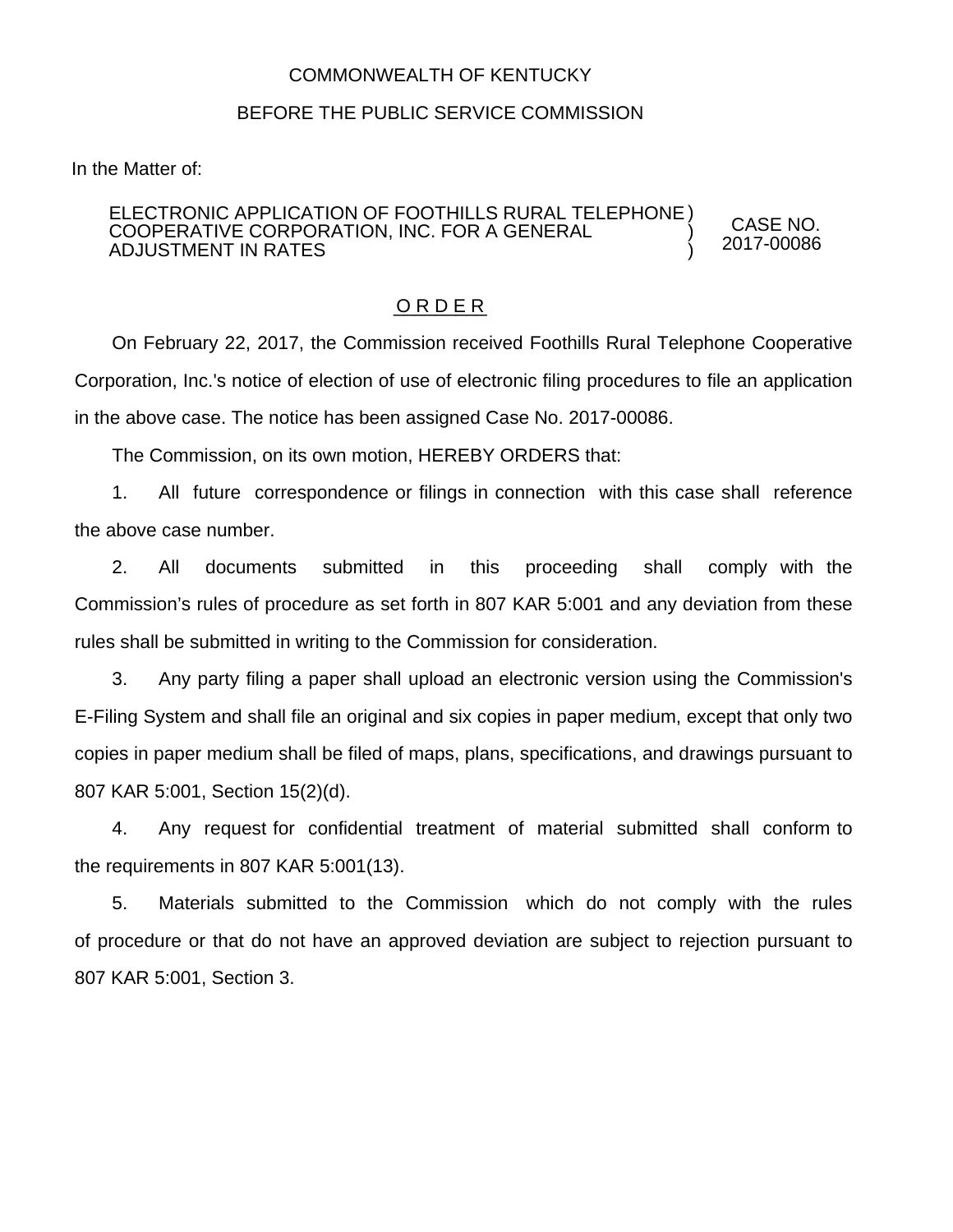By the Commission



ATTEST:

alina R. Mathews

Executive Director

Case No. 2017-00086